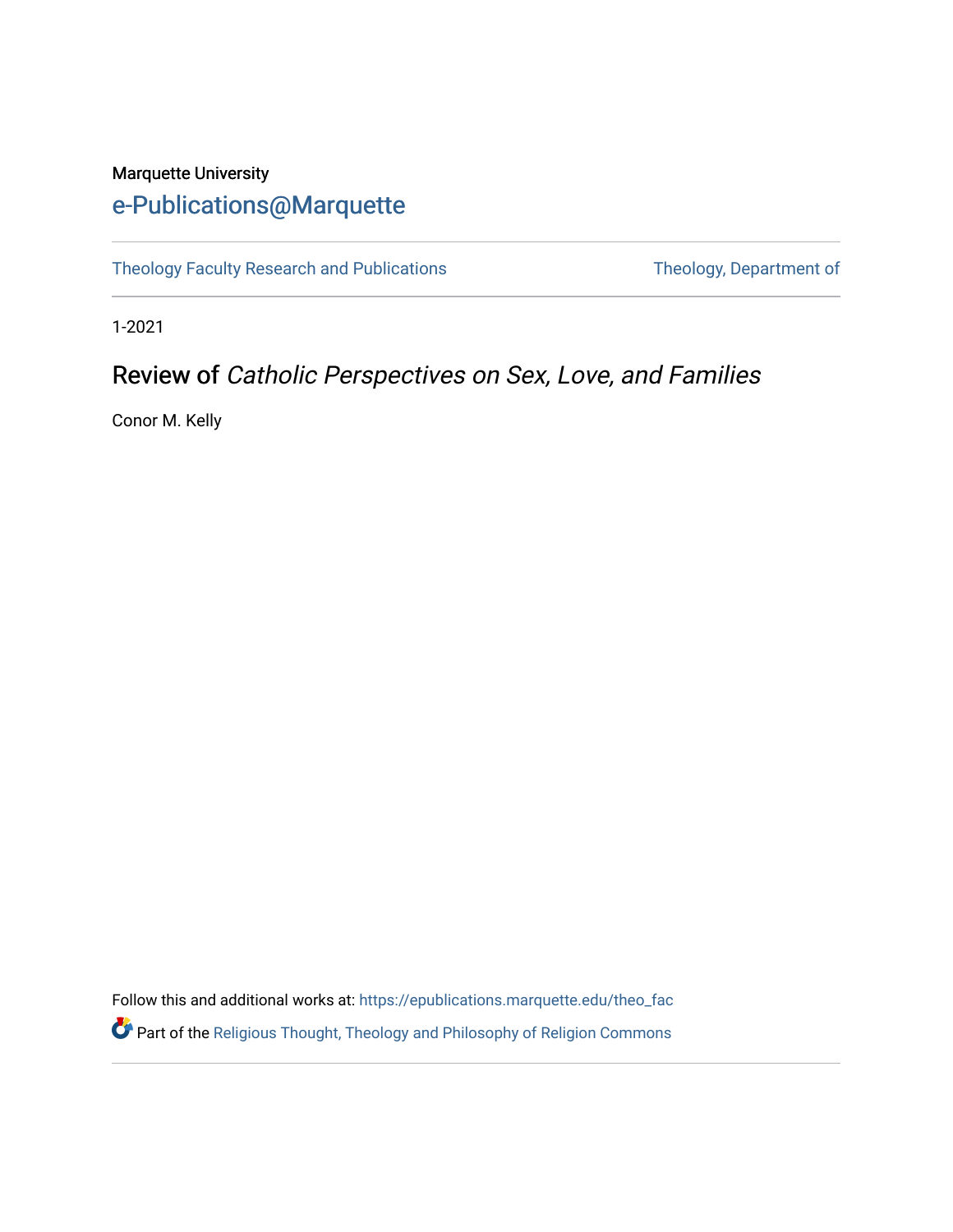he adopts are not easily dismissed and invite us to a conversation well worth continuing.

> ANDREW KIM *Marquette University*

*Catholic Perspectives on Sex, Love, and Families*. Edited by Jason King and Julie Hanlon Rubio. Collegeville, MN: Liturgical Press Academic, 2020. vii + 315 pages. \$34.95.

With a compilation of twenty-five essays split evenly among "Sex," "Love," and "Families" (the last part has nine chapters), Jason King and Julie Hanlon Rubio have assembled an excellent classroom text that also highlights the renewed attention these three topics have received in the Catholic tradition during the papacy of Francis. The book manages to strike the elusive balance between robust scholarly engagement and wide accessibility, producing a volume that would be an asset for undergraduate classes on the theology of marriage and family or sexual ethics. Individual chapters could also be used to great effect as additions to an introductory theology syllabus or a general ethics course.

The adjective that best captures the spirit of the book, and its scholarly contributions, is "fresh." Like the *aggiornamento* of the Second Vatican Council, King and Rubio's volume opens the windows on the Catholic discourse around sex and family life, bringing the fresh air of new voices and new ideas to a topic that students and teachers often find frustratingly dated. This, very clearly, was King and Rubio's intent, as their introduction reveals the book arose from a sense that there were not enough resources to help undergraduate students explore the Catholic theology of sex, love, and family in a manner that addressed their contemporary concerns. "We invited scholars not to voice different sides of old arguments but to begin new conversations about what was facing the church and the world...," they explain. "We wanted people who spoke not to the context of the mid-twentieth century but to the diverse experiences of today" (4).

Throughout the book, the authors live up to this summons, and the strongest essays do this exceptionally well. Jennifer Beste's chapter on "Hookups, Happiness, and Human Flourishing," for instance, draws on her recent ethnographic research to preserve college students' descriptions of the hookup culture in their own voice, facilitating a nuanced engagement with this phenomenon in all its complexity, rejecting the reductionistic stereotypes that sometimes appear. Two chapters on the familial experience of contemporary Catholic immigrants, one by Victor Carmona and one by Gemma Tulud Cruz, offer an account of the struggles and opportunities that abound in this age of migration, challenging the facile assumption that a single nuclear